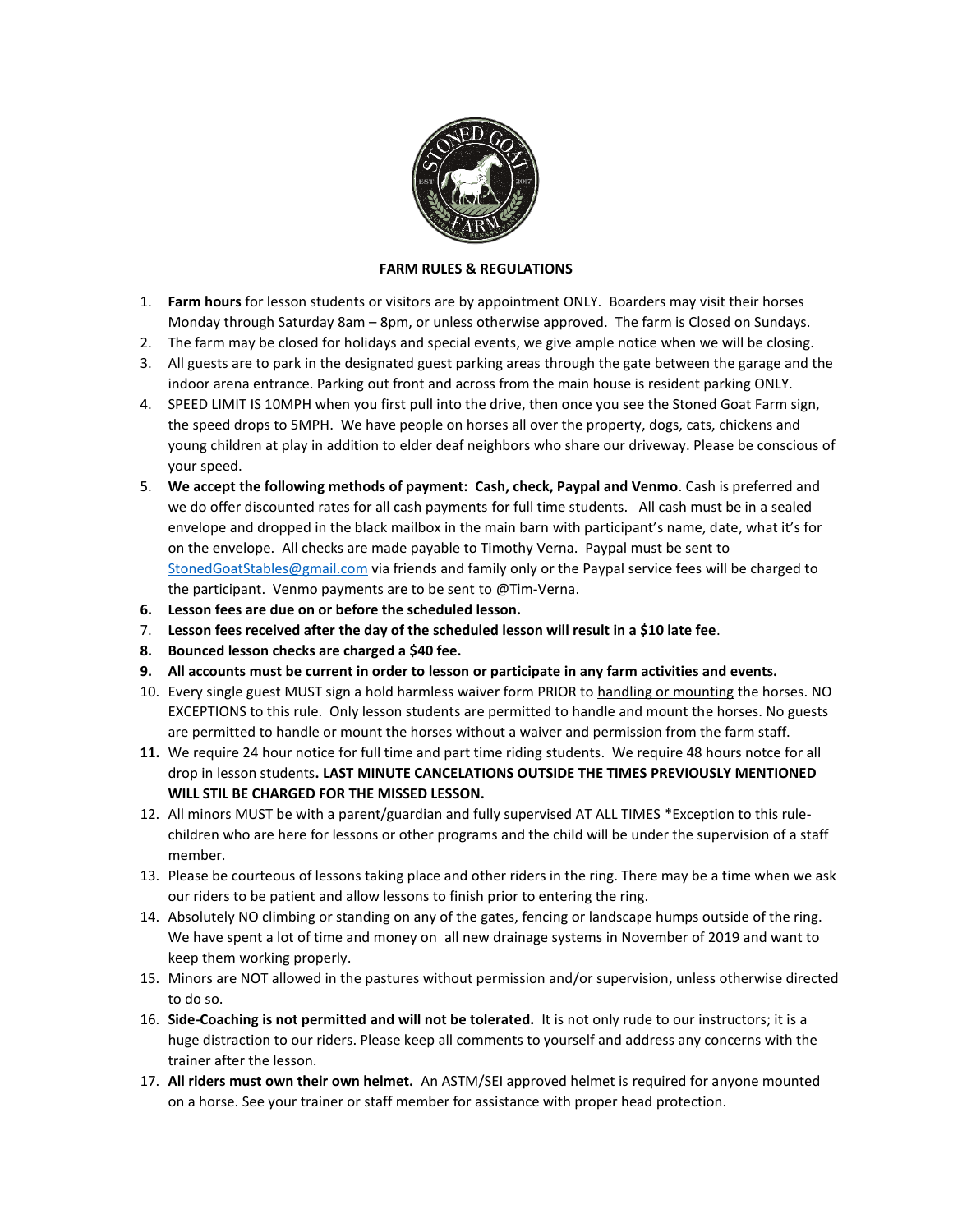- 18. Proper footwear is always required at the farm no bare feet, no sandals or open toe shoes. Riding boots are necessary to provide safety to all of our riding students. See your trainer or other staff members if you need assistance in proper footwear.
- 19. **NO jumping on the premises without the trainer present.** If you move any of the equipment in the ring for your ride, please put it back when you are finished.
- 20. Practice rides require an owner or trainer to be present on the premises during any minor's ride time unless otherwise discussed.
- 21. Minors with boarded horses must have a parent or guardian present at all times unless otherwise discussed with the trainer. NO EXCEPTIONS.
- 22. No handling of any of the animals on site without permission.
- 23. No outside animals are permitted at the farm for the safety of the farm animals, unless otherwise approved by the farm.
- **24. WE ARE A SMOKE FREE FACILITY**. **Smoking is NOT permitted ANYWHERE on the farm property. This is a REQUIREMENT from our insurance company and safety for our guests and animals on site.**
- 25. Visitors are asked to keep all motorized vehicles and trailers on the stone driveway to avoid tearing up the grassy areas if possible. On occasion when we have big events or gatherings we'll let everyone know where to park out front on the grass.
- 26. The following are off limits to guests:
	- a. Main House
	- b. Hay loft
	- c. Office
	- d. Shed
	- e. Feed Room
	- f. Trainer Tack Closet in the indoor
	- g. Garage
- 27. Always latch gates and close all doors behind you.
- 28. Please keep the washroom door closed at all times- we have to maintain temperatures for medicines, tack and other equipment. The heat is also kept on in the winter to avoid freezing pipes which are attached to our house. The door is also kept closed in the warm months to regulate medicine temps and avoid a fly infestation.
- 29. DO NOT FEED the horses or any other animals on the farm without permission from the horse's owner or farm staff. \*\*Some horses have special dietary needs/allergies and can become very ill or cause death if given the wrong thing.
- 30. ONLY boarded horse owners can ride the boarded horses. Boarder's guests must get permission from owners or trainers prior to mounting and we must have a signed waiver on file.
- 31. **CLEAN UP AFTER YOURSELF**. Leave the area cleaner than how you found it. This includes sweeping up the grooming area, poop, pee, dirt, shavings etc. when done and dispose of waste properly. This also includes cleaning your horse's poop off the driveway if they leave a parting gift.
- 32. Wipe-off bits, bridles & girths with a damp sponge, saddle soap and conditioner as necessary and return to proper place.
- 33. Put dirty saddle pads, wash rags or other items needing washing in the basket at laundry area.
- 34. Appliances in washroom are for owner use only.
- 35. Please only flush toilet paper down the toilet. All feminine products, paper towels, etc go in the trashcan so they do not clog our septic system.
- 36. Please put all tack and anything else used during your visit away where it belongs before you leave and SWEEP YOUR AREA.
- 37. If you're the last one to leave at night, please turn all the lights off before leaving premises.